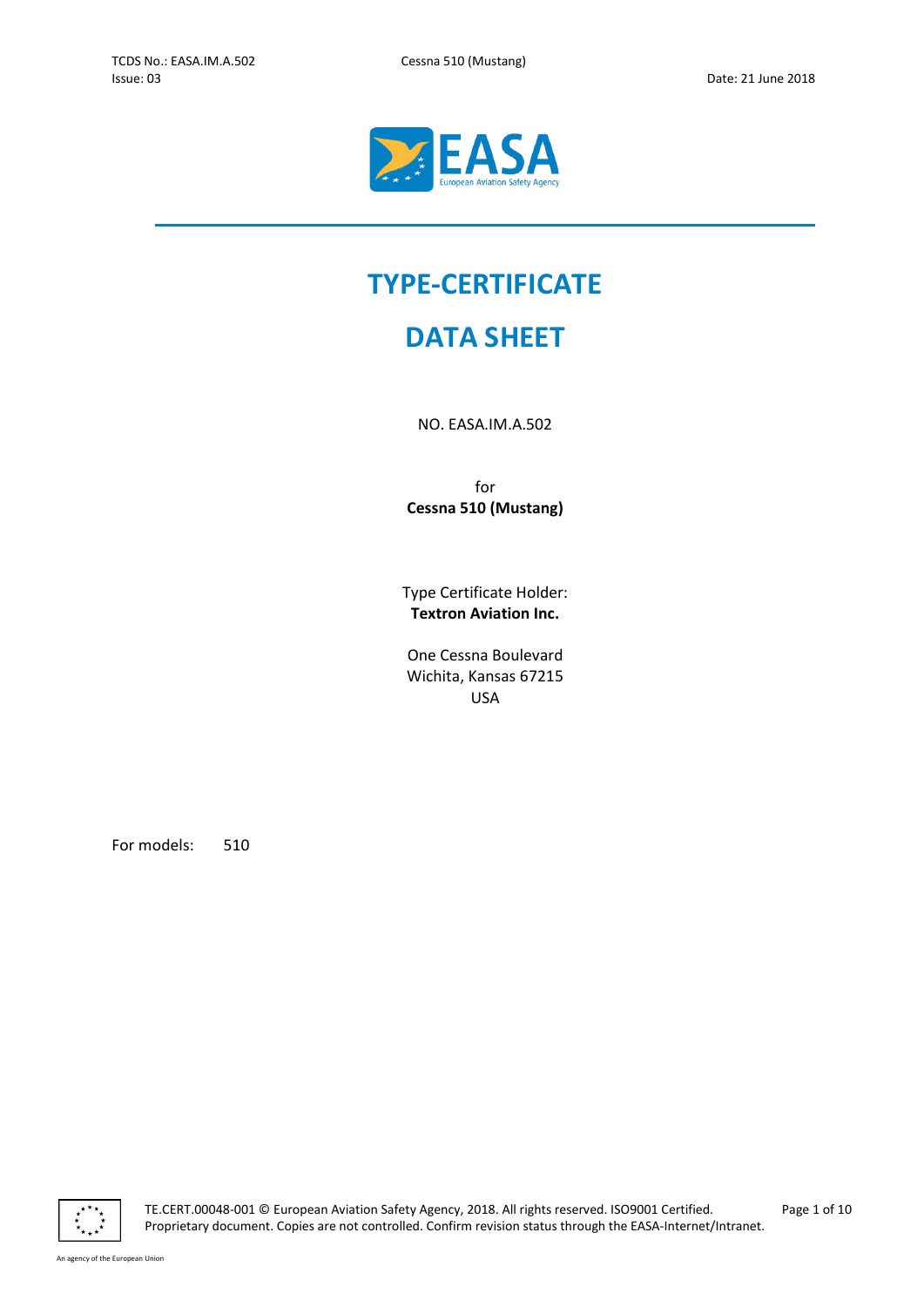# CONTENT

# SECTION A: 510

- A.I. General
- A.II. Certification Basis
- A.III. Technical Characteristics and Operational Limitations
- A.IV. Operation and Service Instructions
- A.V. Operational Suitability Data (OSD)
- A.VI. Notes

# ADMINISTRATIVE SECTION

- I. Acronyms
- II. Type Certificate Holder Record
- III. Change Record



TE.CERT.00048-001 © European Aviation Safety Agency, 2018. All rights reserved. ISO9001 Certified. Page 2 of 10 Proprietary document. Copies are not controlled. Confirm revision status through the EASA-Internet/Intranet.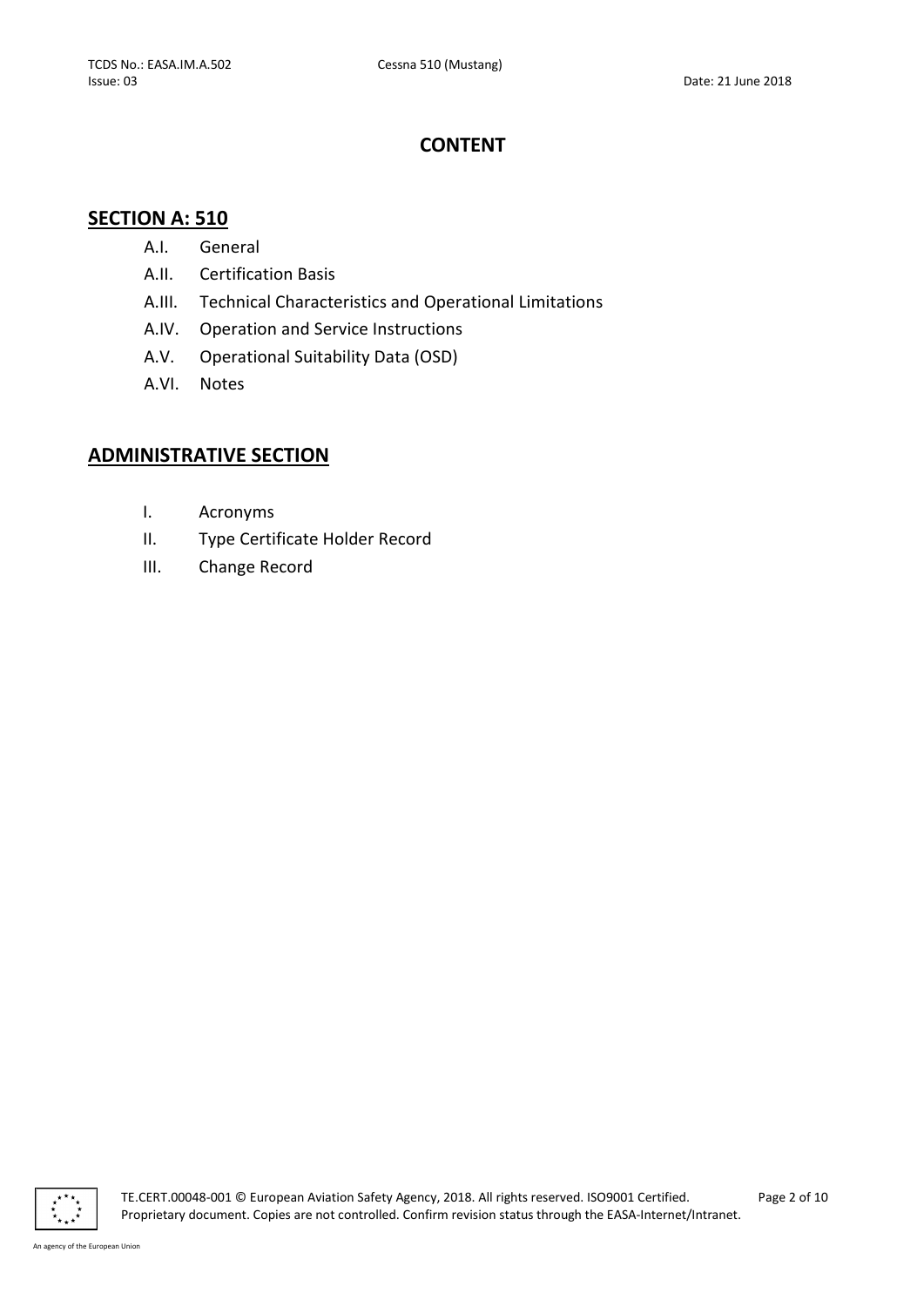#### SECTION A: 510

#### A.I. General

| Data Sheet No.: EASA IM.A.502 |                                         | Issue 1                                      |                              |                                              |
|-------------------------------|-----------------------------------------|----------------------------------------------|------------------------------|----------------------------------------------|
| 1.                            | a) Model:                               |                                              | 510                          |                                              |
|                               | b) Variant:                             |                                              | N/A                          |                                              |
| 2.                            | Airworthiness Category:                 |                                              | 14 CFR 23 Normal Category    |                                              |
| 3.                            | Type Certificate Holder:                |                                              | <b>Textron Aviation Inc</b>  |                                              |
|                               |                                         |                                              | P.O. Box 7704                |                                              |
|                               |                                         |                                              | Wichita, Kansas 67277        |                                              |
|                               |                                         |                                              | <b>USA</b>                   |                                              |
|                               | 4. Manufacturer:                        |                                              | <b>Textron Aviation Inc.</b> |                                              |
|                               |                                         |                                              | P.O. Box 7704                |                                              |
|                               |                                         |                                              | Wichita, Kansas 67277        |                                              |
|                               |                                         |                                              | <b>USA</b>                   |                                              |
|                               | 5. EASA Certification Application Date: |                                              |                              | 9 September 2003 for 510-0001 and On         |
| 6.                            | <b>FAA Type Certification Date:</b>     |                                              |                              | 8 September 2006 for 510-0001 and On         |
| 7.                            | <b>EASA Type Certification Date:</b>    |                                              | 21 May 2007                  |                                              |
|                               |                                         |                                              |                              |                                              |
|                               |                                         |                                              |                              |                                              |
|                               | <b>A.II. EASA Certification Basis</b>   |                                              |                              |                                              |
| 1.                            | Reference Date for determining the      |                                              |                              | 9 September 2003 for 510-0001 and On         |
|                               | Applicable requirements:                |                                              |                              |                                              |
|                               |                                         |                                              |                              |                                              |
| 2.                            | (reserved)                              |                                              |                              |                                              |
| 3.                            | (reserved)                              |                                              |                              |                                              |
|                               | 4. Certification Basis:                 |                                              |                              | FAR 23 Certification Basis in TCDS A00014WI, |
|                               |                                         |                                              | PLUS:                        |                                              |
|                               |                                         |                                              |                              |                                              |
| 5.                            | <b>Special Conditions:</b>              |                                              |                              |                                              |
|                               | <b>CRI B-01</b>                         | <b>Human Factors</b>                         |                              | NPA 15/2004, §1302                           |
|                               | <b>CRI F-02</b>                         | <b>High Intensity Radiated Fields</b>        |                              | CS 23.1301, .1309                            |
|                               | <b>CRI F-05</b>                         | <b>Aeroplane System Wiring</b>               |                              | CS 23.1309, .1529                            |
|                               |                                         | <b>CRI F-06Solid State Power Controllers</b> |                              | CS 23.1357                                   |
|                               | <b>CRI F-07</b>                         | <b>Battery Endurance Requirement</b>         |                              | CS 23.1353                                   |
|                               | <b>CRI F-08</b>                         | Thickness of Bonded Fuel Tank Skins,         |                              | CS 23.867                                    |

Lightning Protection



TE.CERT.00048-001 © European Aviation Safety Agency, 2018. All rights reserved. ISO9001 Certified. Page 3 of 10 Proprietary document. Copies are not controlled. Confirm revision status through the EASA-Internet/Intranet.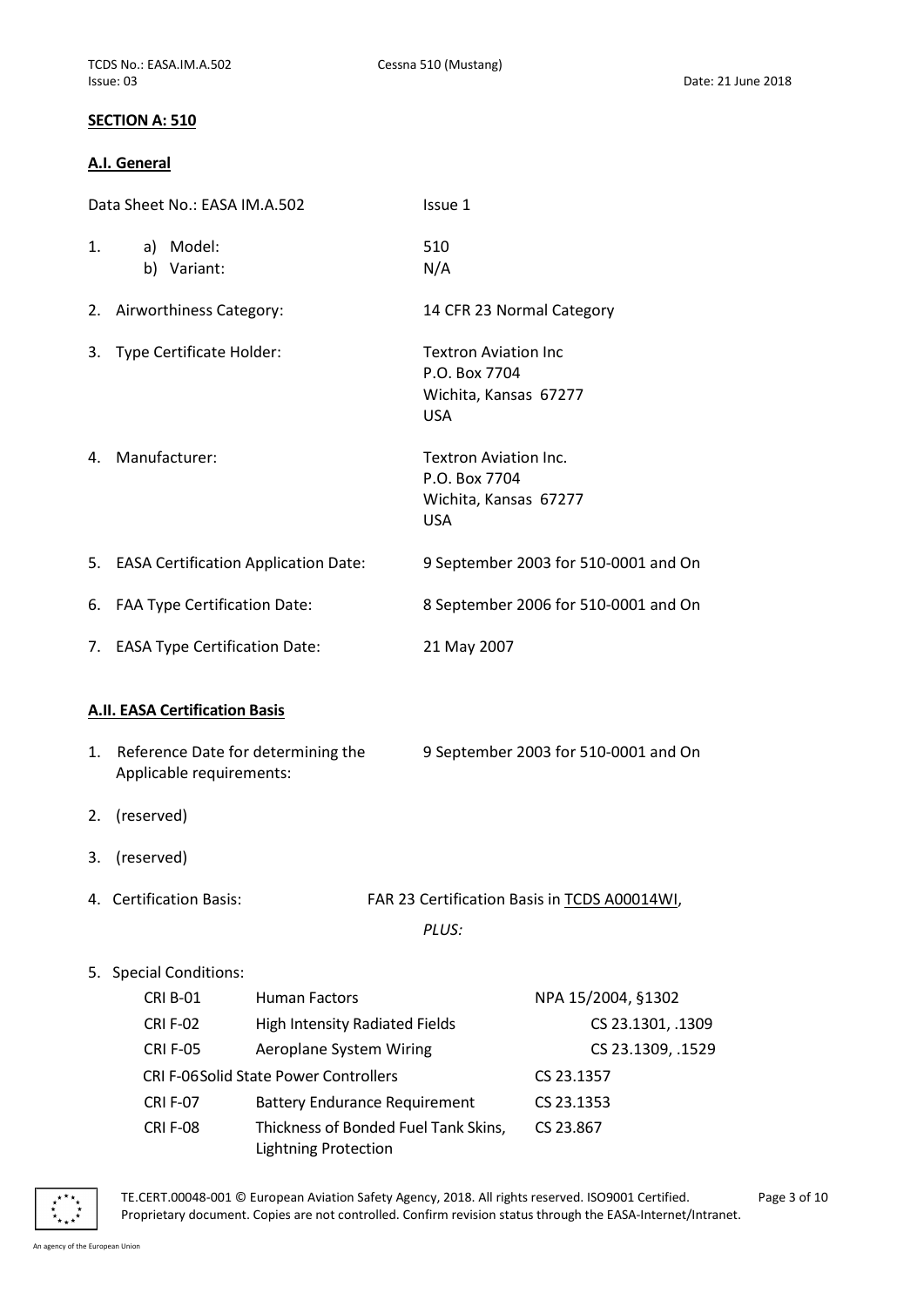6. Exemptions: N/A

7. Equivalent Level of Safety Findings:

| <b>CRI F-10</b> | <b>External LED Navigation and Anti-</b> | CS 23.1385 |
|-----------------|------------------------------------------|------------|
|                 | <b>Collision Lights</b>                  |            |

8. (reserved)

#### EASA Environmental Standards:

EASA Certification Specification34, "Aircraft Engine Emissions and Fuel Venting", EASA Decision 2003/03/RM.

EASA Certification Specification 36, "Aircraft Noise", EASA Decision 2003/04/RM.

#### A.III. Technical Characteristics and Operational Limitations

|    | 1. Type Design Definition:                                  | Specified in EASA CRI A-06; Cessna Airplane Assembly<br>Drawing Number 7000000-1, Document No. A00014WI,<br>latest FAA approved revision.                |                    |
|----|-------------------------------------------------------------|----------------------------------------------------------------------------------------------------------------------------------------------------------|--------------------|
| 2. | Description:                                                | Low wing aircraft with retractable tricycle landing gear, T-<br>tail, pressurized cabin, and two turbofan engines pylon<br>mounted on the rear fuselage. |                    |
| 3. | Equipment:                                                  | Equipment List according to AFM, 510FM-00 or later<br>approved revision<br>(See Note 2)                                                                  |                    |
| 4. | Dimensions:<br>Span<br>Length<br>Height<br><b>Wing Area</b> | 13.16 m (43 ft. 2 in.)<br>12.37 m (40 ft. 7 in.)<br>4.09 m (13 ft. 5 in.)<br>19.51 sq.m (210 sq. ft.)                                                    |                    |
|    | 5. Engines:                                                 | Two Pratt & Whitney Canada PW615F-A turbofans<br>(TCDS EASA.IM.E.025)                                                                                    |                    |
|    | Engine Limits:                                              | Static thrust standard day, sea level:<br>Takeoff*:                                                                                                      | 662 kg (1,460 lbs) |
|    |                                                             | * Other engine limitations: refer to the engine TC                                                                                                       |                    |

- 6. (reserved)
- 7. (reserved)

 $\mathbf{r}$ 

TE.CERT.00048-001 © European Aviation Safety Agency, 2018. All rights reserved. ISO9001 Certified. Page 4 of 10 Proprietary document. Copies are not controlled. Confirm revision status through the EASA-Internet/Intranet.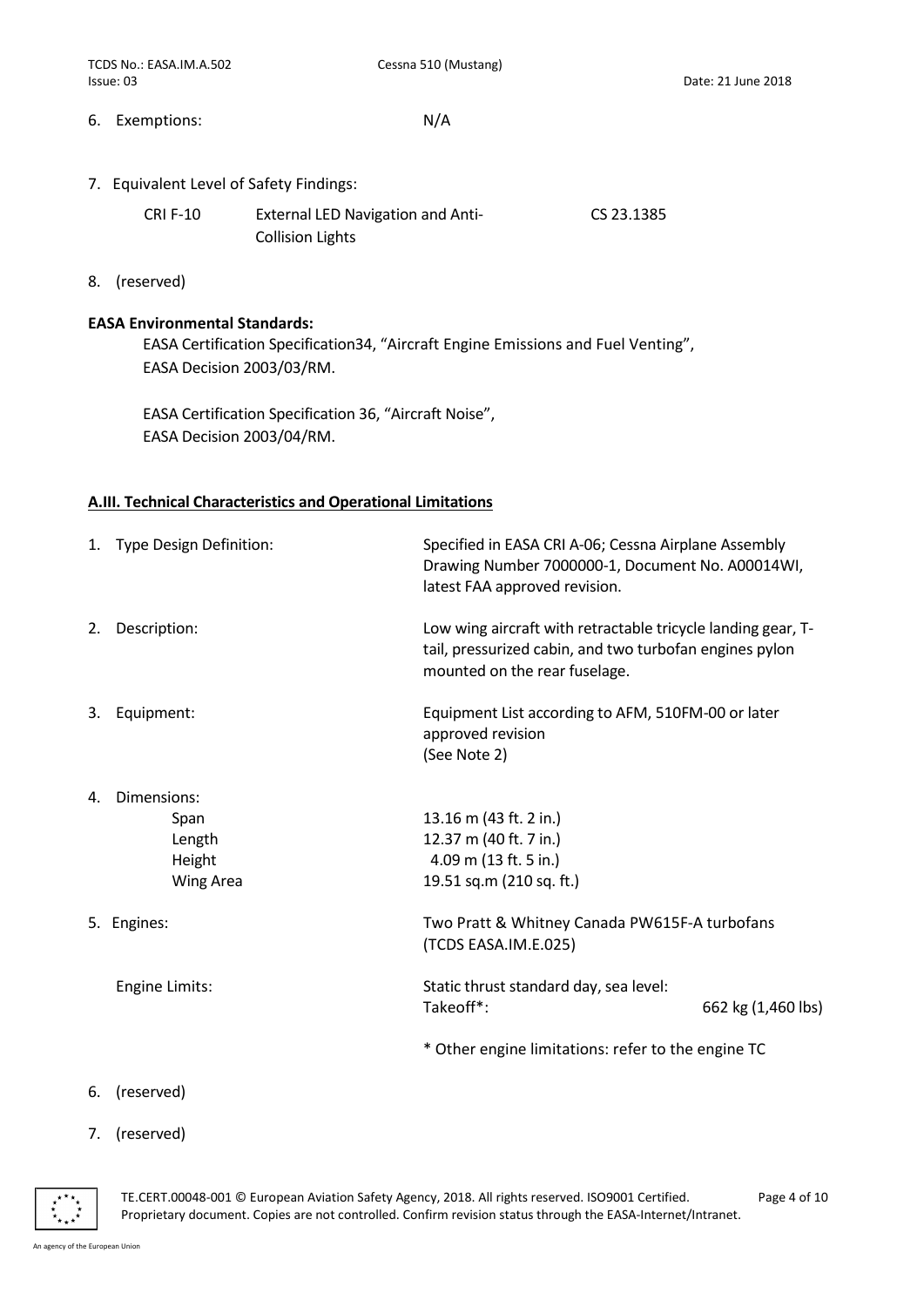| 8. Fluids                            |         |                                                                                                                                                               |                                          |
|--------------------------------------|---------|---------------------------------------------------------------------------------------------------------------------------------------------------------------|------------------------------------------|
| 8.1<br>Fuel:                         |         | Commercial kerosene Jet A, Jet A-1, or JP-8.<br>(See Note 1)                                                                                                  |                                          |
| 8.2. Oil:                            | 23699F) | Aero Shell Turbine Oil 500 (Type II Standard) or<br>Aero Shell Turbine Oil 560 (Type II HTS; MIL-PRF-                                                         |                                          |
|                                      |         | BP Turbo Oil 2380 (Type II Standard) or<br>BP Turbo Oil 2197 (Type II HTS; MIL-PRF-23699F)                                                                    |                                          |
|                                      |         | Castrol 5000                                                                                                                                                  |                                          |
|                                      |         | Mobil Jet Oil Type II (Type II Standard) or<br>Mobil Jet Oil 254 (Type II HTS; MIL-PRF-23699F)                                                                |                                          |
|                                      |         | Royco Turbine Oil 500 (Type II Standard) or<br>Royco Turbine Oil 560 (Type II HTS; MIL-PRF-23699F)                                                            |                                          |
|                                      |         | TurboNycoil TN 600                                                                                                                                            |                                          |
| 8.3. Coolant:                        |         | Not applicable.                                                                                                                                               |                                          |
| 9. Fluid capacities:<br>9.1<br>Fuel: |         | Total usable: 2568 lbs. (383.3 gal./1450.95 litres). Two<br>wing tanks with 1284 lbs. (191.6 gal/725.28 litres) usable<br>each (See Note 1 for unusable fuel) |                                          |
| 9.2<br>Oil:                          |         | 4.85 liters usable each engine<br>(See Note 1)                                                                                                                |                                          |
| 10. Airplane Limit Speeds (KCAS)     |         |                                                                                                                                                               |                                          |
| <b>Maximum Operating</b>             |         | V <sub>MO</sub> : Sea Level to 27,120 feet<br>250<br>$M_{MO}$ : above 27,120 feet                                                                             | 0.63                                     |
| Maneuvering                          |         | $V_A$                                                                                                                                                         | 182                                      |
|                                      |         | * See AFM for variations with weight and altitude                                                                                                             |                                          |
| <b>Flaps Extended</b>                |         | $V_{FE}$                                                                                                                                                      | 185<br>(Flaps 15°)<br>150<br>(Flaps 30°) |
| <b>Landing Gear Operating</b>        |         | <b>VLO</b>                                                                                                                                                    | 250 (Extending)<br>185 (Retracting)      |
| Landing Gear Extended                |         | $V_{LE}$                                                                                                                                                      | 250                                      |
| Minimum Control Air                  |         | <b>V</b> <sub>MCA</sub>                                                                                                                                       | 92 (Flaps 0°)<br>81 (Flaps 15°)          |

TE.CERT.00048-001 © European Aviation Safety Agency, 2018. All rights reserved. ISO9001 Certified. Page 5 of 10 Proprietary document. Copies are not controlled. Confirm revision status through the EASA-Internet/Intranet.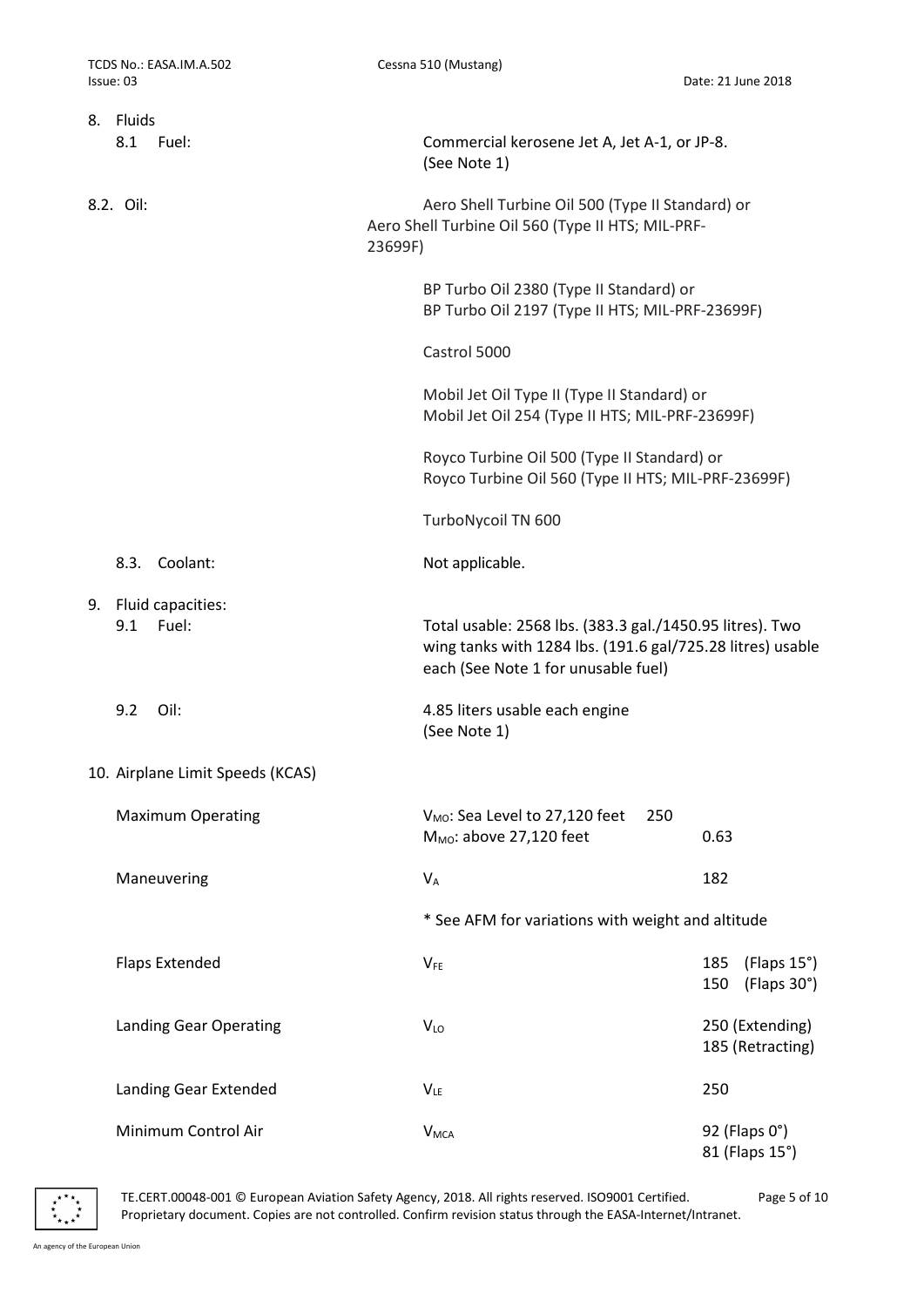11. Maximum Operating Altitude 12,497 m (41,000 ft.)

12. Operational Capacity: VFR Day and Night

 IFR Day and Night RVSM (See Note 6) Flight into Known Icing (See Limitations Section of EASA Approved Airplane Flight Manual)

#### 13 Maximum Certified Weights in kg (lbs)

| Aircraft Serial | Max.         | Max.         | Max.            | Max.           |
|-----------------|--------------|--------------|-----------------|----------------|
| Number          | Zero Fuel    | Ramp Weight  | Take-Off Weight | Landing Weight |
|                 | Weight       |              |                 |                |
| 525-0001 and on | 1728 kg      | 3960 kg      | 3921 kg         | 3629 kg        |
|                 | $(6750$ lbs) | $(8730$ lbs) | $(8645$ lbs)    | (8000 lbs)     |

14. Center of Gravity Range (Gear Extended)\*

Forward Limits: Linear variation from 287.04 in. aft of datum (21.32% MAC) at 8730 lb. to 285.59 in. aft of datum (19.00 % MAC) at 6927 lb.; 285.59 in. aft of datum (19.00 % MAC) at 6927 lb. or less.

Aft Limits: 292.46 in. aft of datum (30% MAC) at 8730 lb. or less

Landing Gear retracting moment (-1302.87) in-lb.

\* Straight line variation between given points

| 15. Datum                               | 143.7 in. forward of the jig point (nose jack pad location)                                                                                                                                                                                            |
|-----------------------------------------|--------------------------------------------------------------------------------------------------------------------------------------------------------------------------------------------------------------------------------------------------------|
| 16. (Reserved)                          |                                                                                                                                                                                                                                                        |
| 17. Levelling means                     | Longitudinal – In board crew seat rails at FS 196.00.<br>Lateral - In board crew seat rails at FS 196.00.                                                                                                                                              |
| 18. Minimum Flight Crew                 | (See Note 5 for cockpit equipment/arrangement<br>restrictions):                                                                                                                                                                                        |
|                                         | One pilot (in the left pilot seat) plus additional equipment<br>as specified in the Kinds of Operations Equipment List<br>(KOEL) contained in the Limitations Section of the FAA<br>Approved Airplane Flight Manual<br>OR<br>One pilot and one copilot |
| 19. Maximum Passenger Seating Capacity: | 6 Passengers (two crew plus four passenger seats)                                                                                                                                                                                                      |

20. (Reserved)

TE.CERT.00048-001 © European Aviation Safety Agency, 2018. All rights reserved. ISO9001 Certified. Page 6 of 10 Proprietary document. Copies are not controlled. Confirm revision status through the EASA-Internet/Intranet.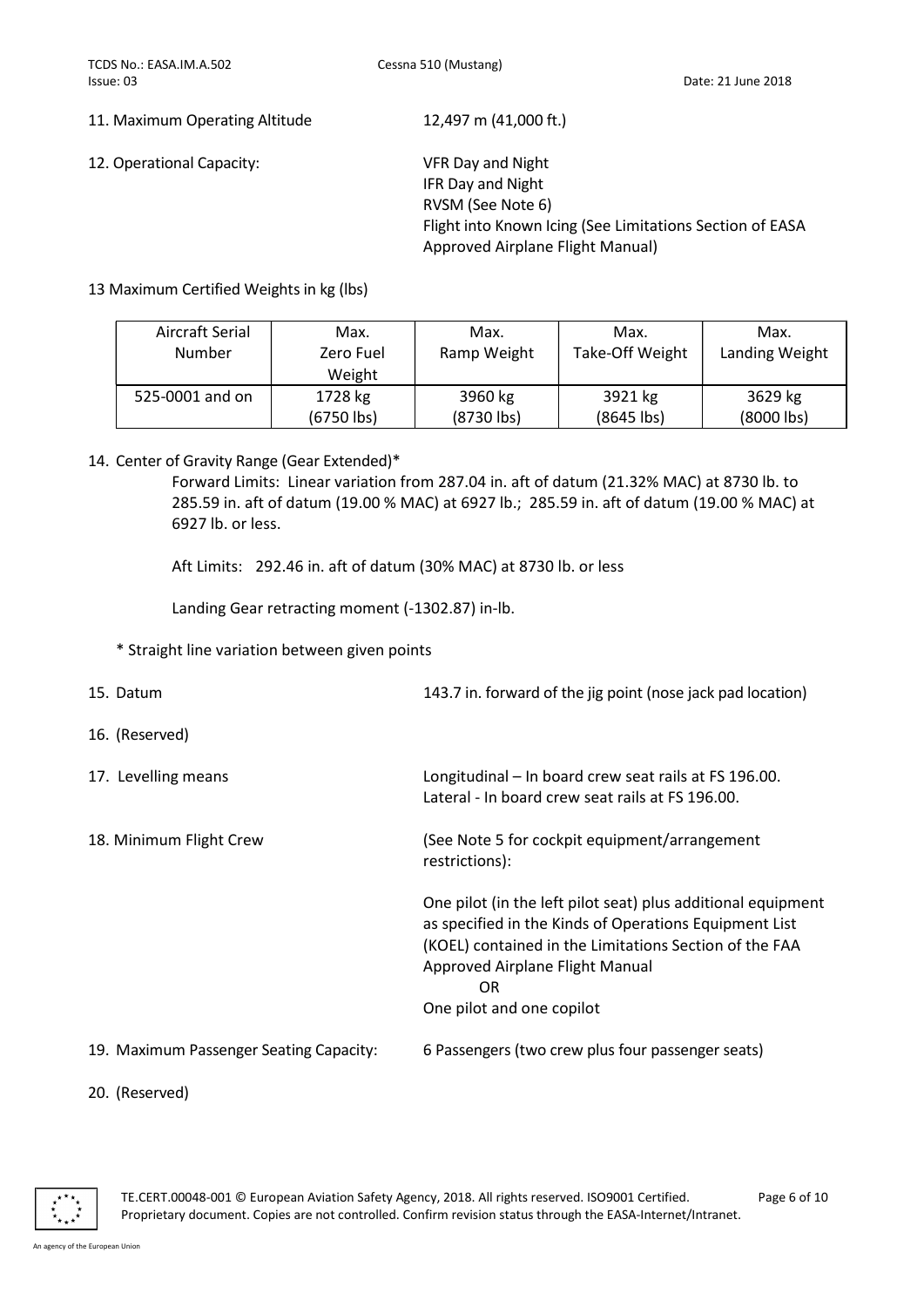#### 21. Baggage / Cargo Compartment

| Nose Compartment | 145 kg (320 lbs) |
|------------------|------------------|
| Tailcone         | 136 kg (300 lbs) |

22. Wheels and Tires

| (Dunlop DR25526T)<br>$22 \times 6.75 - 10$    |
|-----------------------------------------------|
| (Michelin 021-523-0)<br>$22 \times 6.75 - 10$ |
| 16 x 4.4 (Dunlop DR17026T)                    |
| 16 x 4.4 (Michelin 079-606-0)                 |
|                                               |

#### A.IV. Operation and Service Instructions

| Airplane Flight Manual (AFM) | Airplanes must be operated according to the EASA<br>Approved Airplane Flight Manual, part number<br>510FM-00 (or later approved revision).                                                                                                                                                                           |
|------------------------------|----------------------------------------------------------------------------------------------------------------------------------------------------------------------------------------------------------------------------------------------------------------------------------------------------------------------|
| Airplane Maintenance Manual  | Model 510 Maintenance Manual, 510MM00 or later<br>approved revision. See Chapter 4, "Airworthiness"<br>Limitations" for inspections, mandatory retirement life<br>information and other requirements for continued<br>airworthiness. "Airworthiness Limitations" may not be<br>changed without the approval of EASA. |

#### A.V. Operational Suitability Data

| OSD FC | OSD FC Original Issue or later approved Revision |
|--------|--------------------------------------------------|
|--------|--------------------------------------------------|

| <b>MMEL</b> | MMEL 510MMELEU, Initial Issue or later Approved Revision |
|-------------|----------------------------------------------------------|
|-------------|----------------------------------------------------------|

#### V. Notes

NOTE 1: Current weight and balance information, including list of equipment included in certificated empty weight, and loading instructions are provided for each airplane in the EASA Approved Airplane Flight Manual (AFM) at the time of original certification.

> The certificated empty weight and corresponding center of gravity location must include: Unusable fuel 53.40 lbs at +290.56 in Full oil 20.2 lbs at +363.11 in Hydraulic Fluid 10.23 lbs at +192.45 in

NOTE 2: Airplanes must be operated according to the EASA Approved Airplane Flight Manual (AFM), part number 510FM-00. Required placards and markings are listed in Chapter Eleven (11) of Maintenance Manual, part number 510MM00.

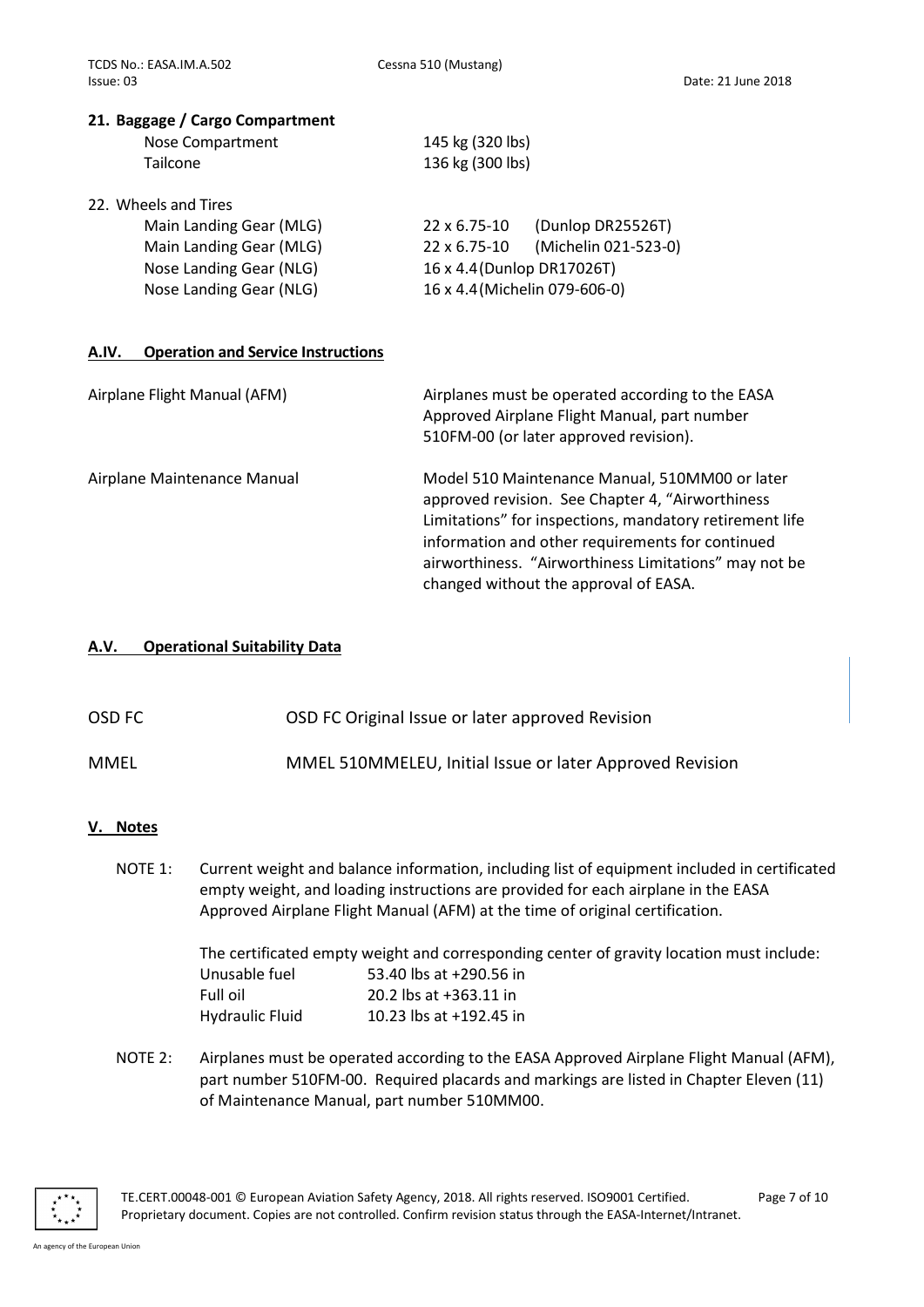- NOTE 3: See Maintenance Manual, Chapter Four (4), "Airworthiness Limitations" for inspections, mandatory retirement life information, and other requirements for continued airworthiness.
- NOTE 4: All replacement seats (crew and passenger), although they may comply with TSO C127, must also be demonstrated to comply with installation requirements into the aircraft listed in 14 CFR §§23.2, 23.561, 23.562, and 23.785.

 The foam cushion buildup of all seats (crew and passenger) may not be altered. Any deviations in the foam construction or stiffness must be demonstrated by test to comply with the 14 CFR 23.562 paragraph.

- NOTE 5: Approval for operation with a minimum crew of one pilot is based upon the cockpit equipment installation and arrangement evaluated during FAA certification testing. No significant changes may be made to the installed cockpit equipment or arrangement (EFIS, autopilot, avionics, etc.), except as permitted by the approved MMEL, without prior approval from the responsible Aircraft Certification Office.
- NOTE 6: S/N 510-001 and On: All airplanes are equipped with Garmin G1000 dual RVSM capable Air Data Computers and pilot's and o-pilot's Primary Flight Displays as standard equipment.

 Each operator must obtain RVSM operating approval in accordance with applicable operating rules.

- NOTE 7: The model 510 is approved for One Engine Inoperative 10 minutes thrust capability with the Pratt & Whitney Canada PW615F-A turbofan engine, per FAA Policy Memo "Project Specific Policy on Approval for 10-Minute Rated Takeoff Thrust during Takeoff with One-Engine Inoperative (OEI) under 14 CFR Part 23 and 14 CFR Part 33 for Cessna model 510 Airplane with PW615F-A Engines", dated August 15, 2006, from Standards Office, Small Airplane Directorate and Standards Office, Engine and Propeller Directorate.
- NOTE 8: The System Safety Assessment process has identified mandatory maintenance actions, which must be performed at specific intervals to compensate for latent failures. A list of those actions is contained in report RL-510-176, and cannot be changed without participation from the certificating ACO. This document has influenced certain maintenance actions documented in Airworthiness Limitations section (Chapter 4) of the maintenance manual. Those particular items cannot be changed without participation from the certificating ACO.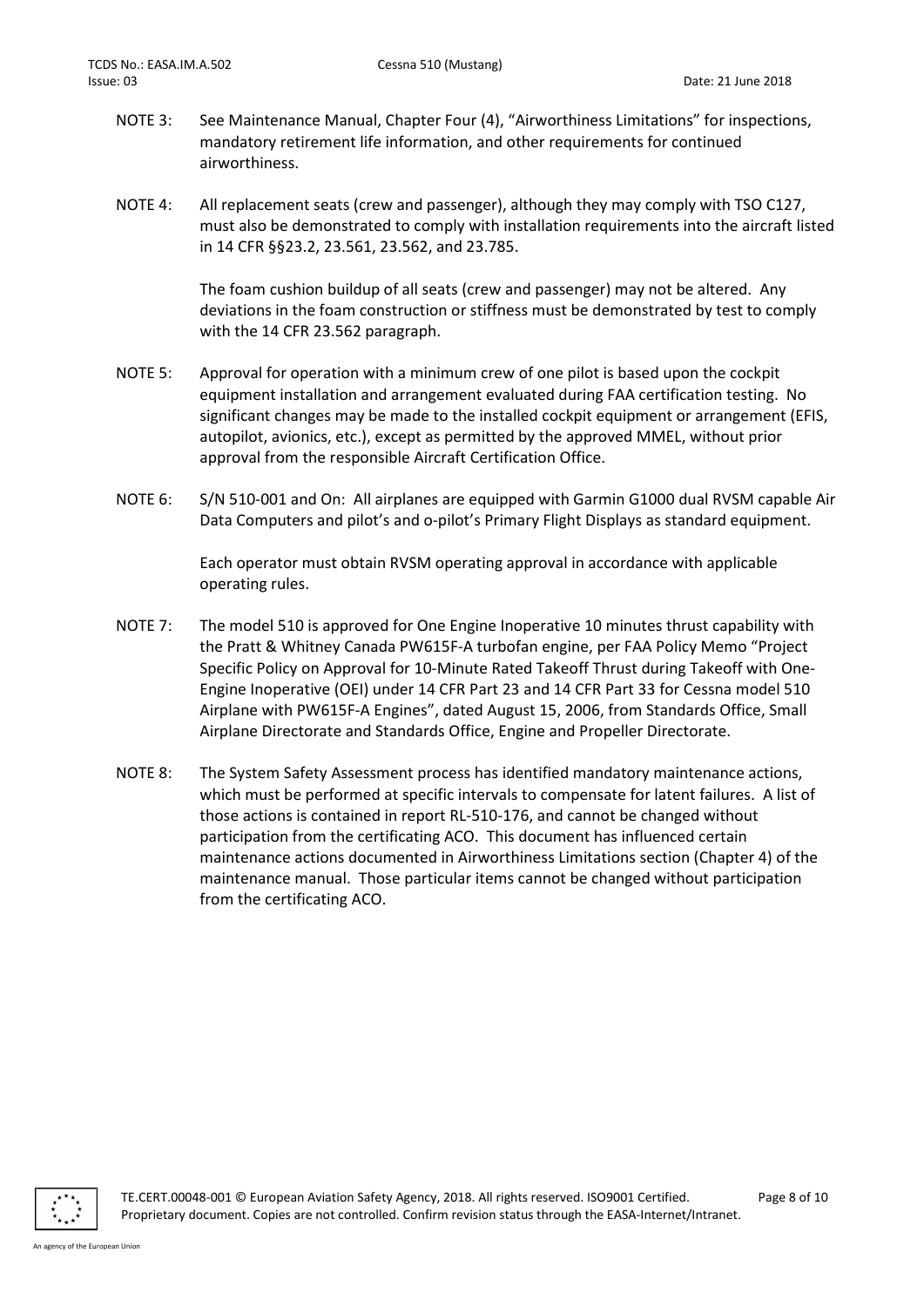### ADMINISTRATIVE SECTION

#### I. Acronyms

A.C. – Advisory Circular A.D. – Airworthiness Directives AFM – Airplane Flight Manual C.G. – Centre of Gravity CFR – Code of Federal Regulations CRI – Certification Review Items CS – Certification Specifications EASA – European Aviation Safety Agency EFIS – Electronic Flight Information System EU – European Union F.S. – Frame Status FAA – Federal Aviation Administration FADEC – Full Authority Digital Engine Control FC – Flight Crew FT – Feet GAL – Gallons ICAO – International Civil Aviation Organization IFR – Instrument Flight Rules KCAS – Knots Calibrated Air Speed KG – Kilo Grams KIAS – Knots Indicated Air Speed LBS – Pounds L.E. – Leading Edge MAC – Mean Aerodynamic Chord MIL – Military Standard MMEL – Master Minimum Equipment List N.A.A. – National Aviation Authority OSD – Operational Suitability Data RVSM – Reduced Vertical Separation Minimum S.B. – Service Bulletin T.O. – Take Off TC – Type Certificate TCDS – Type Certificate Data Sheet TCDSN – Type Certificate Data Sheet – Noise. TSO – Technical Standards Order VFR – Visual Flight Rules

TE.CERT.00048-001 © European Aviation Safety Agency, 2018. All rights reserved. ISO9001 Certified. Page 9 of 10 Proprietary document. Copies are not controlled. Confirm revision status through the EASA-Internet/Intranet.